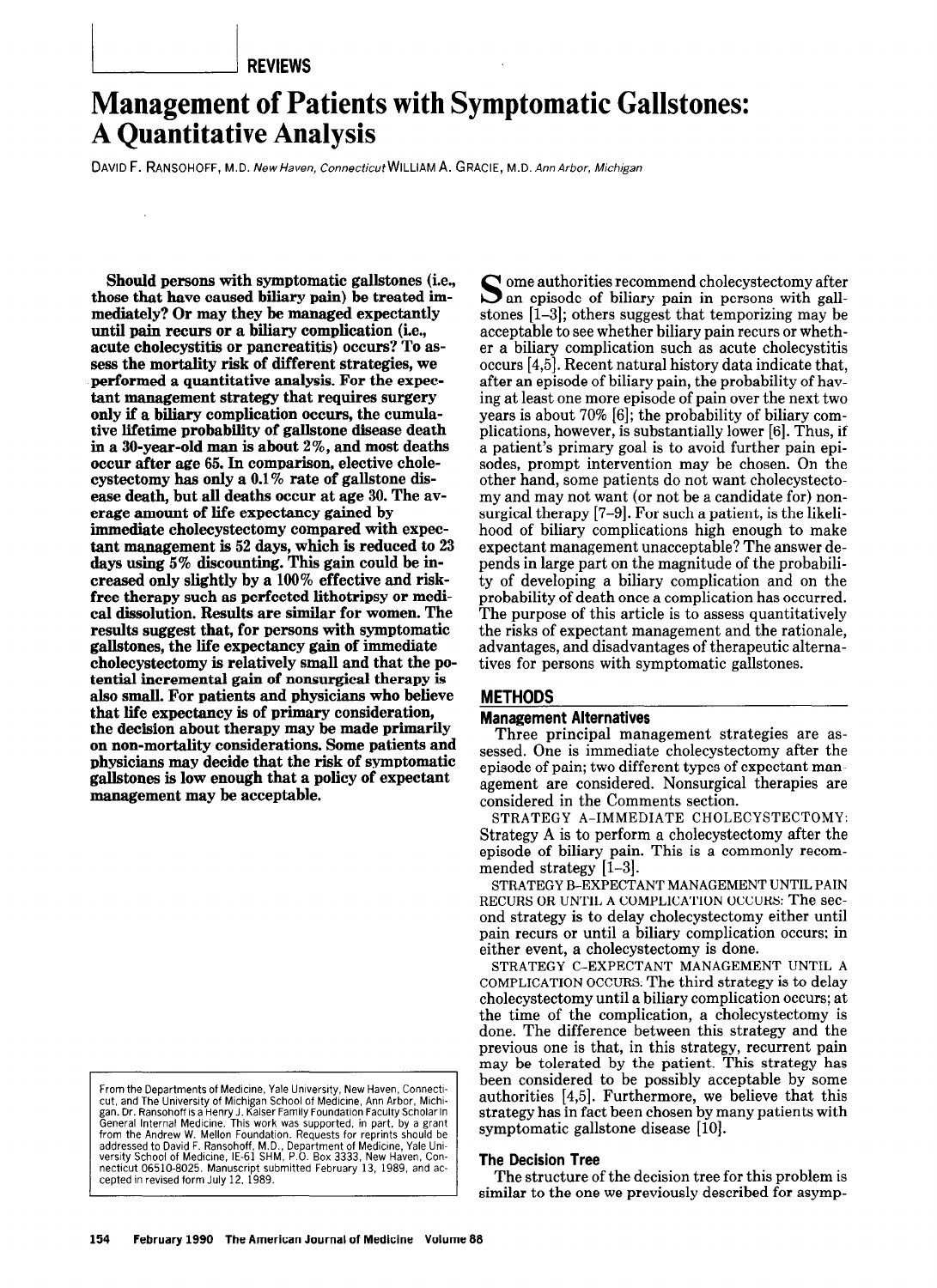tomatic gallstones [ll]. Thus, the same consequences can occur for persons with symptomatic gallstones as for persons with asymptomatic gallstones; the occurrence rates of the consequences are different. Also we have included in this analysis the occurrence of fatal gallbladder cancer.

### Probability Values

Rates of occurrence are required for the following clinical events: (1) natural history of symptomatic gallstones (i.e., the yearly rate to develop biliary pain or a biliary complication); (2) the operative mortality rate for elective cholecystectomy at each age; (3) the operative mortality rate at each age for a biliary complication such as acute cholecystitis or common duct stone; (4) the rate to develop gallbladder cancer at each age.

(1) NATURAL HISTORY OF PERSONS WITH SYMPTOM-ATIC GALLSTONES: The long-term natural history of symptomatic gallstones is not well known. The shortterm natural history of symptomatic gallstones is well described for the placebo group of the National Cooperative Gallstone Study (NCGS) [6]. We consider the subgroup of persons in the NCGS who had had recent symptoms (i.e., within one year of entry into the study) to be generally representative of persons with biliary pain, and we have used those data in this analysis. Two studies [12,13] about natural history are less pertinent because the subjects were hospitalized. Other studies provide few data about symptom status at entry [14] or about follow-up results [10,15]. Only the NCGS [6] provides an actuarial analysis of follow-up.

Using the data from the NCGS, we calculated the short-term natural history of persons with symptomatic gallstones in the following way. Of the 112 persons who had had recent symptoms, 69% developed pain (i.e., biliary colic or prolonged pain) over the next two years, and 6% required cholecystectomy. We assumed that the rate to develop pain did not change during each of those two years. Using life-table techniques, we calculated the rate for pain to be 41% per year and for a biliary complication to be 3% per year.

For the long-term perspective of this analysis, we make an important assumption that the yearly rates to develop pain or a complication remain constant over a patient's lifetime. Uncertainty about this assumption is considered in the Comments section.

(2) OPERATIVE MORTALITY RATES FOR CHOLECYS-TECTOMY: The age-specific operative mortality rates for elective cholecystectomy and for acute biliary complications have been previously described [ll]. For example, the operative mortality rate for elective cholecystectomy in a 30-year-old man is 0.107% and for a 60-year-old man is 1.215%. For cholecystectomy after a biliary complication, the rates are 0.427% and 4.86%, respectively [11].

(3) LIFE EXPECTANY: Life expectancy values were taken from published sources [ll].

(4) GALLBLADDER CANCER: The yearly rate to develop gallbladder cancer in persons with gallstones is not well known. A recent cohort study [16] reported a rate of nine cases per 10,000 person-years of follow-up. This rate may be an overestimate because two of the five persons who developed cancer of the gallbladder may have already had cancer at the time they were entered into the study. We are unaware of other cohort data about gallbladder cancer incidence.

| TABLE I<br>Input Data: Rates of Gallbladder Cancer Estimated for Use in<br>Analysis* |                              |                    |  |  |  |  |
|--------------------------------------------------------------------------------------|------------------------------|--------------------|--|--|--|--|
|                                                                                      | White Man                    | <b>White Woman</b> |  |  |  |  |
| Age (years)                                                                          | (cases per 100,000 per year) |                    |  |  |  |  |
| $30 - 39$                                                                            | 0.7                          | 0.3                |  |  |  |  |
| $40 - 49$                                                                            | 1.3                          | 1.9                |  |  |  |  |
| $50 - 59$                                                                            | 3.8                          | 4.2                |  |  |  |  |
| $60 - 69$                                                                            | 99                           | 10.7               |  |  |  |  |
| 70–79                                                                                | 19.7                         | 22.6               |  |  |  |  |

60-69 9.9 10.7 70-79 19.7 22.6  $\geq$ 80 30.1 33.7

\* See text for details.

I

Using non-cohort data, we have estimated the yearly incidence of gallbladder cancer in the following way. The yearly numbers of deaths from gallbladder cancer for 10-year age groups in the United States were obtained for the years 1983 through 1985 from the NCGS [17]. The total numbers of persons with gallstone disease in each age group were calculated using an estimate of age-specific prevalence of gallstones [18] and the population of the United States in 1980 [19]. Using the first number as the numerator and the second as the denominator and then dividing the numerator by the denominator, the age-specific yearly incidence rates of gallbladder cancer were calculated (Table I). This method of estimation has limitations. The use of an age-specific cancer incidence presumes that age is of primary importance in determining risk. In fact, the duration of gallstone disease may be more important, but data about duration are unavailable. Further, this estimate does not consider the possibility that cancer risks of symptomatic and silent gallstone disease may differ. Whether the uncertainty about cancer rates is likely to be important is assessed in sensitivity analysis.

### **Calculations**

Calculations were performed on an IBM/PC computer using a Lotus l-2-3 (release 2.01) spreadsheet approximately 70 KB in size. This method, which models a Markov process, provides results identical to those previously reported using a mainframe computer and the language APL [ll].

The three management strategies were compared by counting the numbers of deaths that would occur each year for hypothetic cohorts of 100,000 persons followed to age 100 from ages 30 years, 50 years, and 70 years. Life expectancy losses were calculated by multiplying the numbers of deaths occurring in each year times the life expectancy for a person at that age. Life expectancy losses were calculated using no discounting and also using a conventional 5% discount rate. Discounting is used to reflect that a year of life lost immediately is valued more highly than the same year of life lost in the future. The base case analysis utilizes our best estimates for natural history and operative mortality. Sensitivity analysis is used to assess the importance of uncertainty about these estimates.

### Additional Assumptions

1. A person considered in this analysis has already had biliary pain (i.e., colic) but not a biliary complication.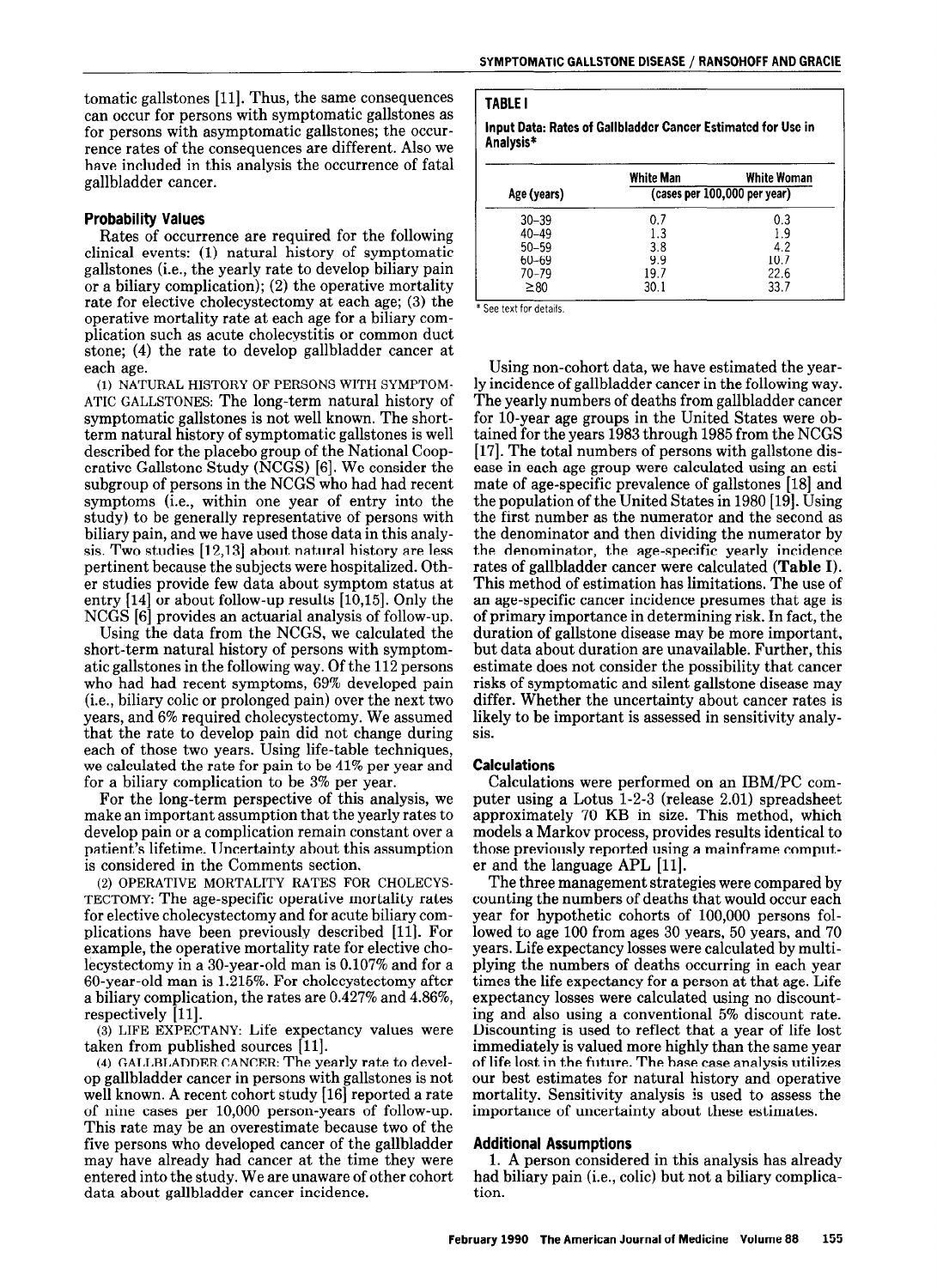

Figure 1. Results of base case analysis for 100,000 30-year-old men: gallstone disease deaths for three strategies. In parentheses are the cumulative numbers of deaths for each strategy to age 100. In this analysis for natural history in Strategy B, the rate of pain is 0.41 / year and the rate of biliary complications is O.O3/year; for Strategy C, the rate of biliary complications is 0.03/year.

TABLE II<br>Risk of Gallstone Disease Death for a 30-Year-Old Man with Symptomatic Gallstones

| <b>Strategy</b>                 |                           | <b>Cumulative Risk of Gallstone Disease Death (%)</b> |            |           |            |           |            |  |
|---------------------------------|---------------------------|-------------------------------------------------------|------------|-----------|------------|-----------|------------|--|
|                                 |                           | Non-Cancer                                            |            | Cancer    |            | Total     |            |  |
|                                 |                           | By Age 50                                             | By Age 100 | By Age 50 | By Age 100 | By Age 50 | By Age 100 |  |
| Immediate intervention          |                           |                                                       |            |           |            |           |            |  |
| A-Cholecystectomy               |                           | 0.11                                                  | 0.11       | 0         | 0          | 0.11      | 0.11       |  |
| <b>Expectant management</b>     |                           |                                                       |            |           |            |           |            |  |
| B-Until pain or a complication* |                           | 0.14                                                  | 0.14       | 0         | 0          | 0.14      | 0.14       |  |
| C-Until a complication          |                           |                                                       |            |           |            |           |            |  |
|                                 | 0.0075/year               | 0.15                                                  | 1.26       | 0.02      | 0.19       | 0.17      | 1.45       |  |
|                                 | $0.015$ /year             | 0.27                                                  | 1.88       | 0.02      | 0.15       | 0.29      | 2.03       |  |
| Rate of complication            | $0.03$ /year <sup>t</sup> | 0.45                                                  | 2.17       | 0.01      | 0.09       | 0.46      | 2.26       |  |
|                                 | $0.06$ /year              | 0.63                                                  | l.67       | 0.01      | 0.03       | 0.64      | 1.70       |  |
|                                 | $0.10$ /year              | 0.69                                                  | .08        | 0.01      | 0.01       | 0.70      | 1.09       |  |

\* Rate of biliary pain: 0.4l/year: rate of biliary complication: O.O3/year. t O.O3/year is "base case" rate for Strategy C.

2. The principal biliary complications of gallstone disease are acute cholecystitis and common duct stone. We do not explicitly consider acute pancreatitis because pancreatitis occurs less frequently [15] and causes fewer gallstone-related deaths [20,21].

3. The mortality from acute cholecystitis is entirely due to operative mortality. We believe that this assumption is justified because current policy suggests early operation when a biliary complication occurs [22,23]. We do not consider explicity the possibility of a biliary complication that receives no operation.

4. In a person who survives cholecystectomy, life expectancy is not decreased compared with that of the general population.

### RESULTS

Because the results are similar for men and women, results are presented only for men. Results for 30 year-old men are presented because the differences between strategies are greater than those for older age groups.

### Base Case Analysis

The base case analysis results use the best estimate probability values; more extreme estimates of probability values are used in sensitivity analyses.

RISK OF DEATH: Figure 1 and Table II show the numbers and timing of gallstone disease deaths that would occur over a lifetime for 100,000 30-year-old men managed by the three primary strategies. Gallstone disease deaths are those resulting from elective surgery for biliary pain, from urgent surgery for a biliary complication, and from the occurrence of gallbladder cancer. The number of deaths each year is calculated by multiplying the number of persons developing biliary pain, a biliary complication, or biliary cancer times the appropriate operative mortality rate (or by 1.0 in the case of gallbladder cancer). The total numbers of deaths for each strategy are shown by the areas under the curves. The cumulative death rate for Strategy A (immediate cholecystectomy) is 0.11% and for Strategy B (expectant management until pain recurs or until a complication occurs) is 0.14%. Such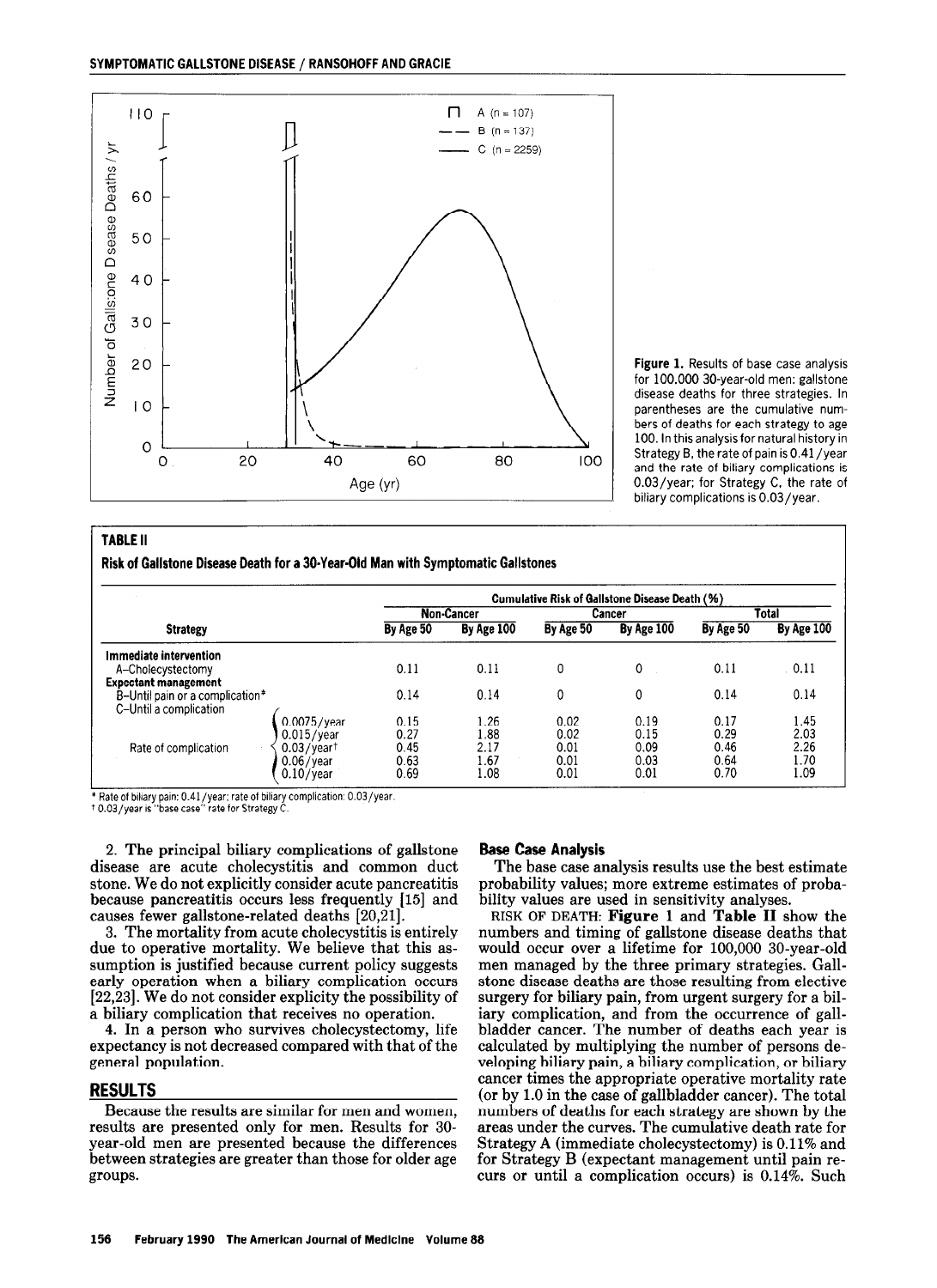

Figure 2. Effect of five different natural histories in Strategy C: results of a sensitivity analysis for 100,000 30-year-old men. Percentages are yearly rates of a biliary complication. Numbers in parentheses are cumulative numbers of deaths occurring up to age 100. Total deaths rise with rates up to 3% but then subsequently decline. Results for Strategy A are shown in comparison.

similarity of results occurs because the vast majority of persons using Strategy B have elective surgery within several years of the elective surgery that occurs in Strategy A. In contrast, for Strategy C (expectant management until a complication occurs) in the base case analysis (3% per year rate to develop a complication), the cumulative lifetime risk of gallstone-disease death is 2.3%. Most of this mortality, however, occurs after age 65; the mortality risk by age 40 is only 0.19% and by age 50 is 0.46%. These results are shown graphically in Figure 2. Thus, there are 2,259 deaths for 100,000 persons (i.e., a 2.3% lifetime cumulative death rate) managed by Strategy C. For persons whose gallstones are discovered at age 50, the cumulative lifetime risk of death is about twice as high as for a 30 year-old, but because the deaths occur at older ages, the loss of life expectancy is only slightly increased.

Table II shows the contribution of gallbladder cancer to total deaths from gallstone disease. Gallbladder cancer may account for as much as 10% of gallstonedisease deaths for persons with symptomatic gallstones using Strategy C.

PROBABILITY OF CHOLECYSTECTOMY: For a 30-yearold man, the lifetime probability of having a cholecystectomy is 100% for Strategy A, nearly 100% for Strategy B, and 69% for Strategy C (base case analysis). For Strategy C, 31% of persons die from non-biliary causes without ever having a biliary complication or a cholecystectomy. All cholecystectomies are done electively for Strategy A, whereas 7% of cholecystectomies for Strategy B and 100% for Strategy C are done urgently for complications. All persons in Strategy A have cholecystectomy at age 30, and 95% in Strategy B have cholecystectomy by age 35. For Strategy C, however,

the probability of having a cholecystectomy by age 35 is only 14%, by age 40 is 28%, and by age 50 is 46%.

Although the lifetime probability of cholecystectomy for a 30-year-old man choosing Strategy C is high, for persons discovered at older ages to have gallstones, the lifetime probability of cholecystectomy is substantially lower: 48% for a 50-year-old man, and 27% for a 70-year-old man.

LIFE EXPECTANCY: Table III shows the average amount of life expectancy for each of the three strategies. Average life expectancy is similar for Strategy A (immediate cholecystectomy) and Strategy B (expectant management until pain recurs or until a complication occurs). Neither Strategy A nor B causes much loss of life expectancy-about two weeks-compared with the 40.51-year life expectancy of a 30-year-old man with no gallstone disease. Strategy C clearly results in some loss of life expectancy—up to about two months-compared with Strategy A. The results for 50-year-old men (not shown) are very similar. For 70 year-old men (not shown), the gains of Strategy A or B decrease to about two weeks compared with Strategy C.

### Sensitivity Analysis for Natural History

There is some uncertainty about the natural history of persons with symptomatic gallstones. Figure 2 shows results for Strategy C for five different natural histories, i.e., rates that are higher and lower than the base case rate to develop a biliary complication. A recent study suggests that the yearly rate to develop a biliary complication in persons with "mildly symptomatic" gallstones may be about 1% per year over 20 years [24]. The results of using this rate can be consid-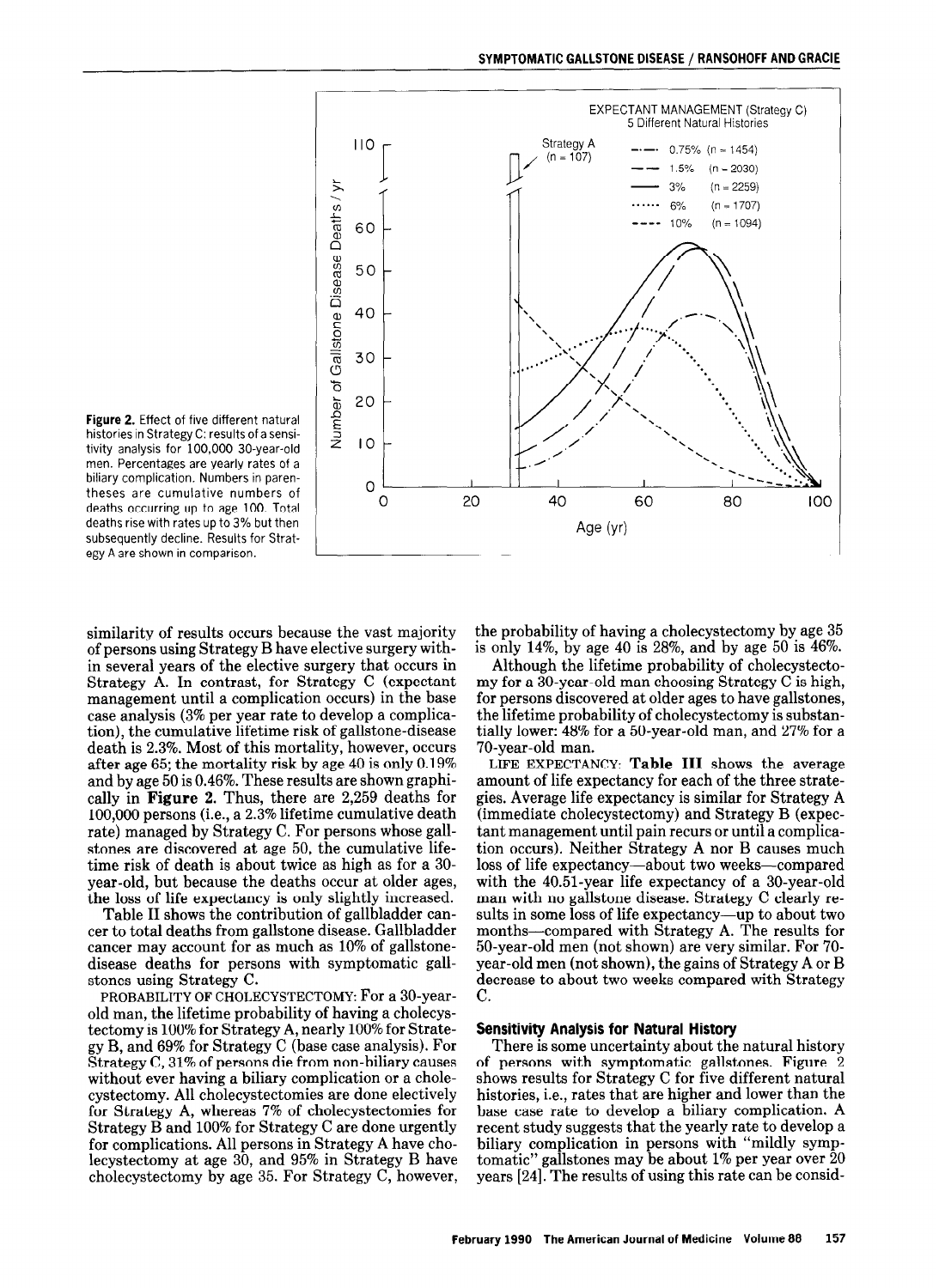|                                                                                                  |                                                 | Life Expectancy                             |                                                                                                                  |  |  |  |  |
|--------------------------------------------------------------------------------------------------|-------------------------------------------------|---------------------------------------------|------------------------------------------------------------------------------------------------------------------|--|--|--|--|
| <b>Strategy</b>                                                                                  | Average<br>Life<br>Expectancy<br>$(years)*$     | Compared<br>with<br>No<br><b>Gallstones</b> | Life Expectancy Difference (days)<br><b>Compared with</b><br><b>Immediate</b><br>Cholecystectomy<br>(Strategy A) |  |  |  |  |
| Immediate cholecystectomy<br>A-Cholecystectomy                                                   | 40.48 (40.47) \$                                | $11(15)$ **                                 |                                                                                                                  |  |  |  |  |
| <b>Expectant management</b><br>B-Until pain or complication<br>C-Until complication <sup>†</sup> | 40.48 (40.47)                                   | 14(17)                                      | 2(2)                                                                                                             |  |  |  |  |
| $0.0075$ /year<br>$0.015$ /year                                                                  | 40.43 (40.47)<br>40.38 (40.44)                  | 30(15)<br>46 (25)                           | 19(0)<br>35(10)                                                                                                  |  |  |  |  |
| $0.03$ /year <sup>‡</sup><br>Rate of complication<br>0.06<br>$0.10$ /year                        | 40.34 (40.41)<br>40.32 (40.37)<br>40.33 (40.36) | 63(37)<br>70 (50)<br>65 (56)                | 52(23)<br>58 (35)<br>54(41)                                                                                      |  |  |  |  |

\* For comparison, a 30-year-old man with no gallstone disease has a life expectancy of 40.51 years.<br>† Rate of billiary pain: 0.41 /year; rate of biliary complication: 0.03/year.<br>‡ Base case rate for Strategy C.

<sup>§</sup> Values in parentheses are calculations with 5% discounting.

\*\* Indicates a loss of life of 11 days (15 with 5% discounting) of immediate cholecystectomy compared with no gallstone disease.

ered in Figure 2 and in Tables II and III by examining the incidence rates of 1.5% per year and 0.75% per year.

Since some autopsy studies have shown that gallbladder cancer may constitute up to 30% to 40% of gallstone-disease deaths [20,21], we also performed a sensitivity analysis (not shown) in which gallbladder cancer rates were four times higher than the rates shown in Table I. Life expectancy was reduced by at most one to two weeks compared with the base case analysis.

### **COMMENTS**

The two major reasons for choosing immediate treatment for symptomatic gallstones are to prevent recurrence of biliary pain and to prevent occurrence of biliary complications and death. Without any therapy, the probability of having biliary pain within one year is about 50% [6,15] and within two years is about 70% [6]. However, even when pain does recur, it tends to be very infrequent [6]. Furthermore, some evidence suggests that the incidence of pain may decrease with time [15]. Whether the recurrence rate of biliary pain is reason enough to warrant preventive treatment depends largely on personal value judgements of patients about the symptoms and inconvenience of biliary pain compared with the possible side effects and inconvenience of a treatment program.

If the main reason to choose therapy is not to prevent pain but rather to prevent gallstone disease death, is expectant management acceptable? The goal would be to delay therapy or to avoid therapy altogether. The acceptability of expectant management depends on the probability and age of death from a biliary complication or gallbladder cancer. It is of interest that the rationale for intervention-whether to prevent pain or to prevent death-is seldom discussed [l-3]. It would seem that different patients might value the two outcomes differently, suggesting that the outcomes should be considered separately.

The results of this analysis are expressed in two ways: as life expectancy (in Tables II and III) and as cumulative risk of death (in Figures 1 and 2). Individual patients and physicians may interpret these data in

somewhat different ways. The principal finding of this analysis is that the mortality risk of a non-aggressive strategy, Strategy C (expectant management until a complication occurs), is of modest size in terms of life expectancy. In contrast, the cumulative risk of death of about 2% may be considered high by some patients, but it must be considered that the deaths that occur are, for the most part, at older ages.

Although immediate cholecystectomy does cause a gain in life expectancy compared with Strategy C, the gain is small. Perhaps surprisingly, there would be only a slight further gain from a nonsurgical therapy, such as lithotripsy or medical dissolution, that might someday be perfected so as to be completely, immediately, and permanently effective and to have no associated mortality. The life expectancy resulting from this ideal therapy would be the same as for a person who has no gallstones. The life expectancy of a person with no gallstones is, as shown in Table III, only slightly greater than for a person choosing prompt cholecystectomy.

One disadvantage of Strategy C is that expectant management may simply delay an operation that will ultimately be required and that will, at a later time, be associated with a higher mortality rate. The probability of needing an operation depends on the duration of risk (i.e., the age when gallstones are discovered) and on the yearly rate to develop a complication. Thus, a 30-year-old man discovered to have symptomatic gallstones has a 69% chance of ultimately needing an operation, while a man whose symptomatic gallstones are discovered at age 50 has a 48% chance, and a man whose symptomatic gallstones are discovered at age 70 has a 27% chance. Lastly, if natural history is more benign than we have used (i.e., less than a 3% per year risk of complication), the chance of operation would further decrease.

An important perspective gained from this analysis is that the primary clinical feature that drives the decision about therapy is the mortality risk of expectant management. The safety of therapy appears to be a relatively minor issue because elective cholecystectomy, the current standard therapy, is already very safe;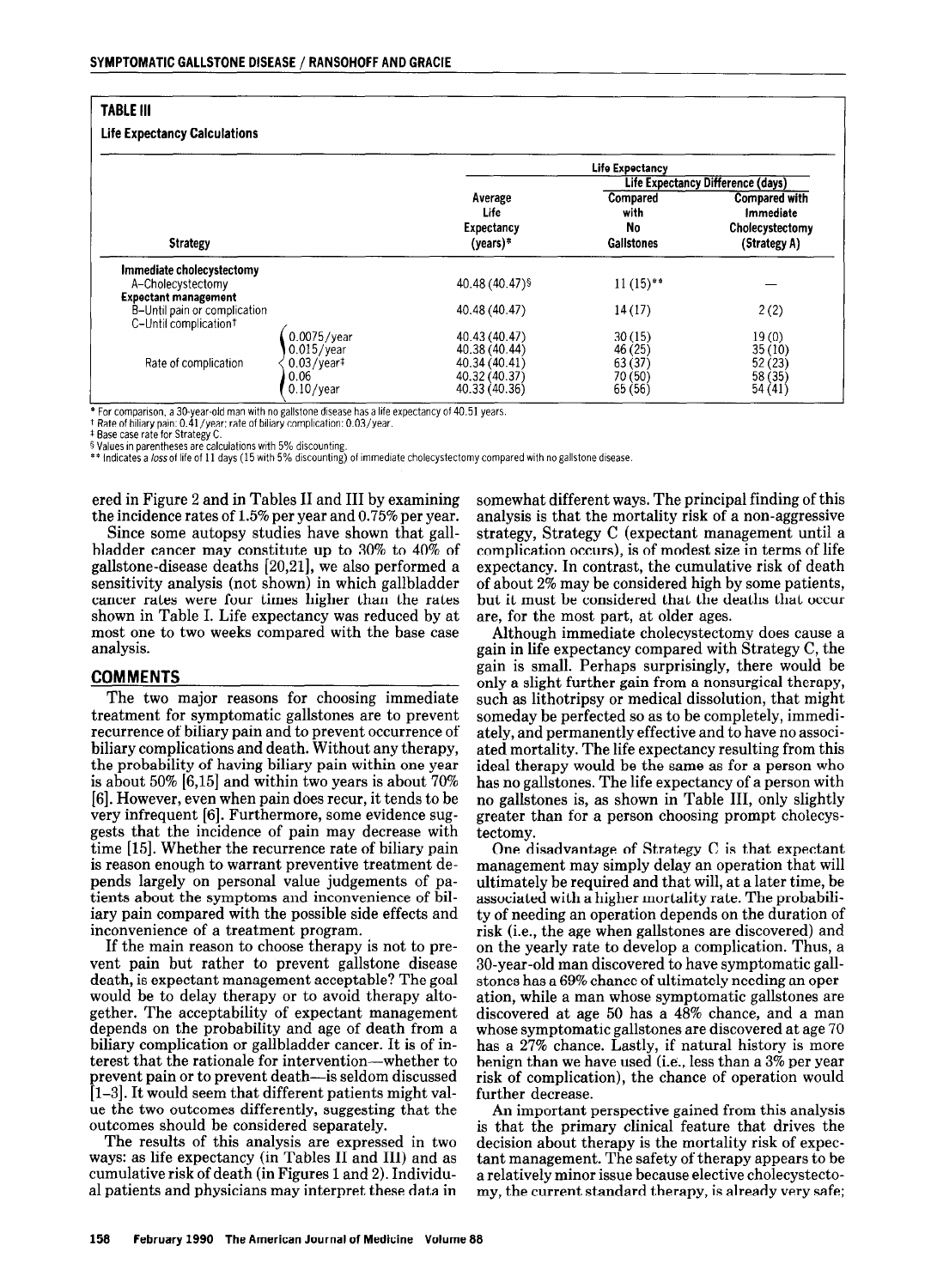in comparison, nonsurgical therapy can improve survival time, as just shown, only slightly. The mortality risks from expectant management may be considered by some persons to be small, but they are not trivial. Thus, an effective, inexpensive, and permanent nonsurgical intervention would have an appeal to patients and physicians.

A practical clinical question is whether the mortality risk of expectant management will be considered by patients to be high enough to warrant an intervention. The magnitude is perhaps a 2% risk of death over a lifetime, but deaths occur mostly at older ages and cause a relatively modest loss of life expectancy. The decision about intervention to prevent this mortality will be determined in part by the risks and disadvantages of the intervention. The risks of elective surgery are generally known. Currently available nonsurgical therapies appear to be relatively safe for those patients who are candidates. One disadvantage of currently available nonsurgical therapies is that months of adjuvant chemical dissolution therapy may be required. More important is that gallstones may recur after dissolution in about 50% of persons after five years, and it is not yet known whether all such stones need to be detected and retreated. A requirement of follow-up monitoring and retreatment would be a disadvantage of nonsurgical therapy. Lastly, the costs for both medical dissolution therapy and lithotripsy are not insubstantial.

Whether the gains from nonsurgical therapy are worth the inconvenience and cost will be determined as a personal choice by patients. The magnitude of life expectancy gain for immediate treatment of symptomatic gallstones may be considered small in comparison with the gain of interventions in coronary disease, which may be measured in years [25]. Thus, until an inexpensive and very convenient nonsurgical therapy is available, we speculate that some patients may decide that the choice is a toss-up [26] and that expectant management is an acceptable choice.

There is some reason to believe that many patients may choose a compromise strategy of using expectant management for a trial period in order to assess their own biliary pain pattern [10,15] (i.e., the frequency and timing of subsequent biliary pain). In such a strategy, therapy would be chosen if the pain episodes became frequent or severe enough. This strategy, which is between strategies B and C in terms of aggressiveness, will have a mortality that is higher than for B but lower than for C. To model this strategy in an explicit way is not meaningful, we believe, because there is so much variability in patient choice. Nevertheless, we believe the current analysis can provide useful information for a patient who wishes to try such a strategy. For example, a 30-year-old man who tries the strategy for five years would risk about 0.1% chance of dying (i.e., the total number of deaths indicated in Figure 1 for Strategy C over five years), plus a 0.1% chance of operative death if an elective cholecystectomy were then done after five years.

It is important to consider that the results of the base case analysis for Strategy C are obtained under somewhat pessimistic assumptions about natural history that disfavor that strategy in our analysis. Thus, the complication rate that we have used-the 3% per year rate to develop a biliary complication-does not decrease over time. There is substantial uncertainty about the natural history of persons with symptomatic gallstones. Long-term follow-up is not available from the NCGS [6]. In another study about natural history [15], the incidence of biliary pain was approximately 50% in the first year, as in the NCGS; however, after 10 years of follow-up, 29% of persons had remained symptom-free. Recently published long-term data suggest a 1% per year rate to develop a complication [24].

The uncertainty about natural history deserves additional comment. This analysis is relatively insensitive to the yearly rate of biliary complications as long as the rate neither increases nor decreases substantially over time. Perhaps surprisingly we found that even an unusually high yearly complication rate-10% compared with the base case yearly complication rate of 3%-actually decreases the case mortality rate, and it causes only slightly more life expectancy loss. The explanation for this counterintuitive finding is that there are two counterbalancing forces that affect life expectancy when the natural history is ominous. The increased yearly rate of complications causes an increased number of deaths in early years. However, because more cholecystectomies are done in early years, fewer persons are at risk to have biliary complications in later years, hence reducing the number of biliary deaths in later years. There are at least two theoretic scenarios in which natural history would have a great impact on the results and on the choice of management. If the course were benign initially and ominous in later years, immediate intervention would be strongly favored. Currently, there is no evidence to suggest that any subgroup of persons has such a natural history. Conversely, if the course were to become very benign in later years, expectant management would be favored.

This analysis is sensitive to the operative mortality rates after a biliary complication has occurred. If the operative mortality rates for an acute biliary complication were twice as high as those rates used in the base case analysis, then the life expectancy gain of immediate intervention would be approximately twice as great as shown in Table III. We believe, however, that such high operative mortality rates are unlikely to occur in most settings. The rates used in the base case were derived from sources that reflect the experience of a large number of institutions and are in quite close agreement with one another [ll]. Persons with an especially high operative risk for mortality with a biliary complication, such as persons with cardiac disease, might consider prompt nonsurgical intervention with symptomatic stones.

We appreciate that mortality risk is the only one of the considerations in a patient's and physician's decision about therapy. Other important considerations include morbidity from biliary pain or complications, as well as the morbidity and inconvenience of therapy. We believe that many of these features are subtle and complex and cannot meaningfully be considered in a quantitative analysis such as this. We have focused on mortality and described mortality risk in terms of both life expectancy and lifetime mortality rates. Our goal has been to dissect out the importance of mortality risk, which we believe many patients and physicians will consider the single most important feature of the decision. The main message of this analysis is that mortality risk, at least in terms of life expectancy, need not dominate the decision about therapy.